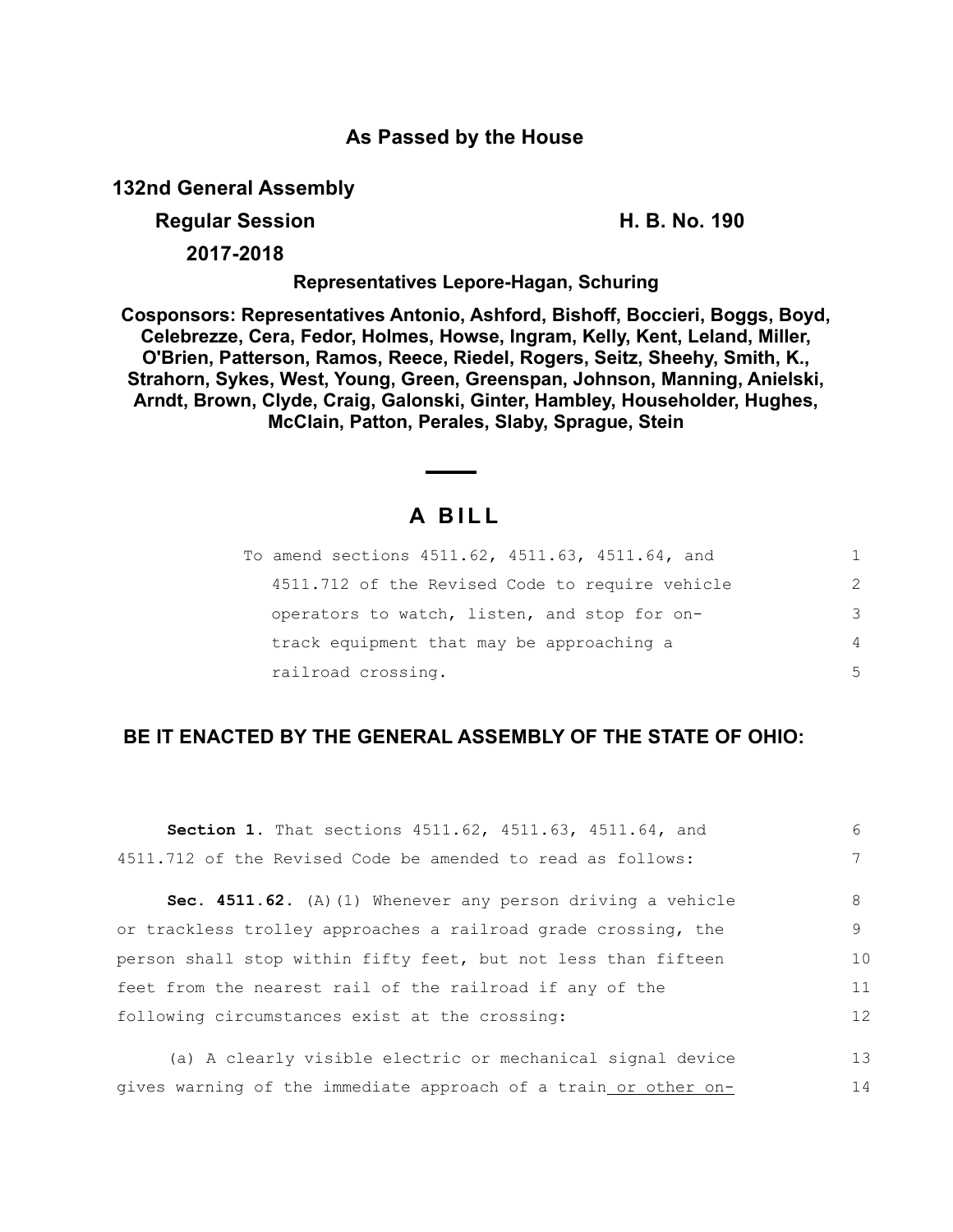| track equipment.                                                 | 15 |
|------------------------------------------------------------------|----|
| (b) A crossing gate is lowered.                                  | 16 |
| (c) A flagperson gives or continues to give a signal of          | 17 |
| the approach or passage of a train or other on-track equipment.  | 18 |
| (d) There is insufficient space on the other side of the         | 19 |
| railroad grade crossing to accommodate the vehicle or trackless  | 20 |
| trolley the person is operating without obstructing the passage  | 21 |
| of other vehicles, trackless trolleys, pedestrians, or-railroad  | 22 |
| trains, or other on-track equipment, notwithstanding any traffic | 23 |
| control signal indication to proceed.                            | 24 |
| (e) An approaching train or other on-track equipment is          | 25 |
| emitting an audible signal or is plainly visible and is in       | 26 |
| hazardous proximity to the crossing.                             | 27 |
| (f) There is insufficient undercarriage clearance to             | 28 |
| safely negotiate the crossing.                                   | 29 |
| (2) A person who is driving a vehicle or trackless trolley       | 30 |
| and who approaches a railroad grade crossing shall not proceed   | 31 |
| as long as any of the circumstances described in divisions (A)   | 32 |
| $(1)$ (a) to $(f)$ of this section exist at the crossing.        | 33 |
| (B) No person shall drive any vehicle through, around, or        | 34 |
| under any crossing gate or barrier at a railroad crossing while  | 35 |
| the gate or barrier is closed or is being opened or closed       | 36 |
| unless the person is signaled by a law enforcement officer or    | 37 |
| flagperson that it is permissible to do so.                      | 38 |
| (C) Whoever violates this section is guilty of a                 | 39 |
| misdemeanor of the fourth degree.                                | 40 |
| Sec. 4511.63. (A) Except as provided in division (B) of          | 41 |
| this section, the operator of any bus, any school vehicle, or    | 42 |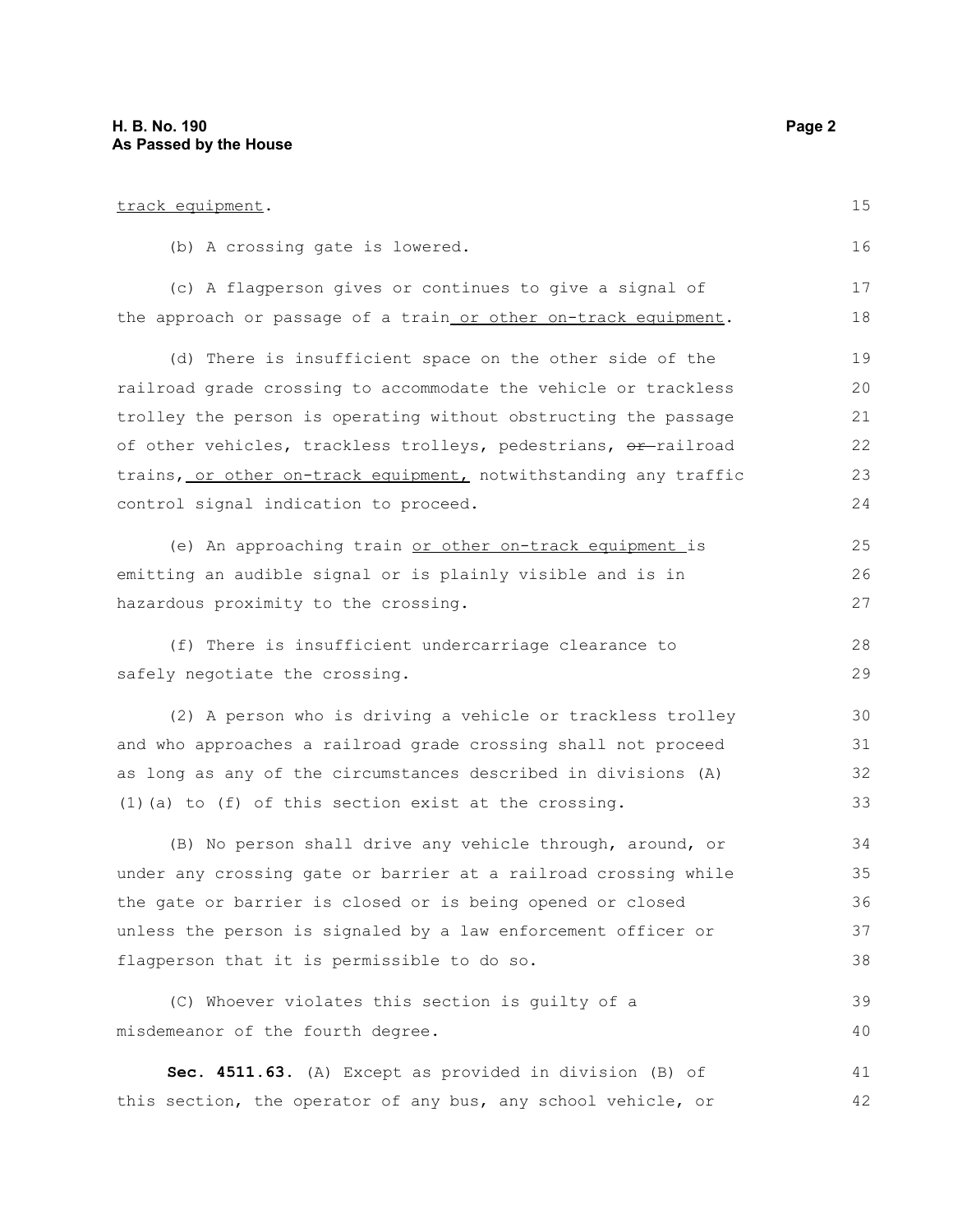#### **H. B. No. 190 Page 3 As Passed by the House**

any vehicle transporting a material or materials required to be placarded under 49 C.F.R. Parts 100-185, before crossing at grade any track of a railroad, shall stop the vehicle and, while so stopped, shall listen through an open door or open window and look in both directions along the track for any approaching train or other on-track equipment, and for signals indicating the approach of a train or other on-track equipment, and shall proceed only upon exercising due care after stopping, looking, and listening as required by this section. Upon proceeding, the operator of such a vehicle shall cross only in a gear that will ensure there will be no necessity for changing gears while traversing the crossing and shall not shift gears while crossing the tracks. 43 44 45 46 47 48 49 50 51 52 53 54 55

(B) This section does not apply at grade crossings when the public utilities commission has authorized and approved an exempt crossing as provided in this division.

(1) Any local authority may file an application with the commission requesting the approval of an exempt crossing. Upon receipt of such a request, the commission shall authorize a limited period for the filing of comments by any party regarding the application and then shall conduct a public hearing in the community seeking the exempt crossing designation. The commission shall provide appropriate prior public notice of the comment period and the public hearing. By registered mail, the commission shall notify each railroad operating over the crossing of the comment period.

(2) After considering any comments or other information received, the commission may approve or reject the application. By order, the commission may establish conditions for the exempt crossing designation, including compliance with division (b) of 69 70 71 72

56 57 58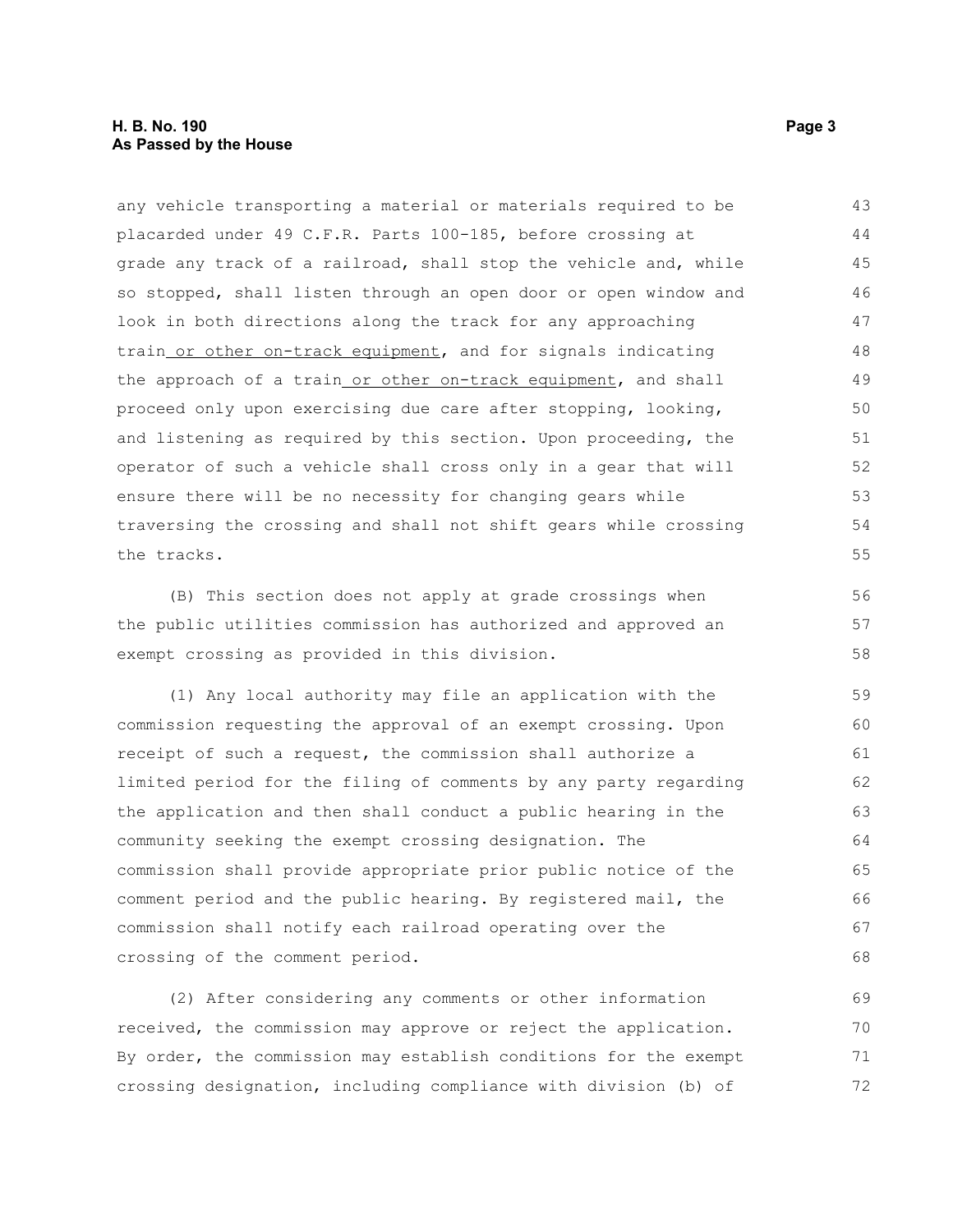#### **H. B. No. 190 Page 4 As Passed by the House**

49 C.F.R. Part 392.10, when applicable. An exempt crossing designation becomes effective only when appropriate signs giving notice of the exempt designation are erected at the crossing as ordered by the commission and any other conditions ordered by the commission are satisfied. 73 74 75 76 77

(3) By order, the commission may rescind any exempt crossing designation made under this section if the commission finds that a condition at the exempt crossing has changed to such an extent that the continuation of the exempt crossing designation compromises public safety. The commission may conduct a public hearing to investigate and determine whether to rescind the exempt crossing designation. If the commission rescinds the designation, it shall order the removal of any exempt crossing signs and may make any other necessary order. 78 79 80 81 82 83 84 85 86

(C) As used in this section:

(1) "School vehicle" means any vehicle used for the transportation of pupils to and from a school or school-related function if the vehicle is owned or operated by, or operated under contract with, a public or nonpublic school.

(2) "Bus" means any vehicle originally designed by its manufacturer to transport sixteen or more passengers, including the driver, or carries sixteen or more passengers, including the driver. 92 93 94 95

(3) "Exempt crossing" means a highway rail grade crossing authorized and approved by the public utilities commission under division (B) of this section at which vehicles may cross without making the stop otherwise required by this section. 96 97 98 99

(D) Except as otherwise provided in this division, whoever violates this section is guilty of a minor misdemeanor. If the 100 101

87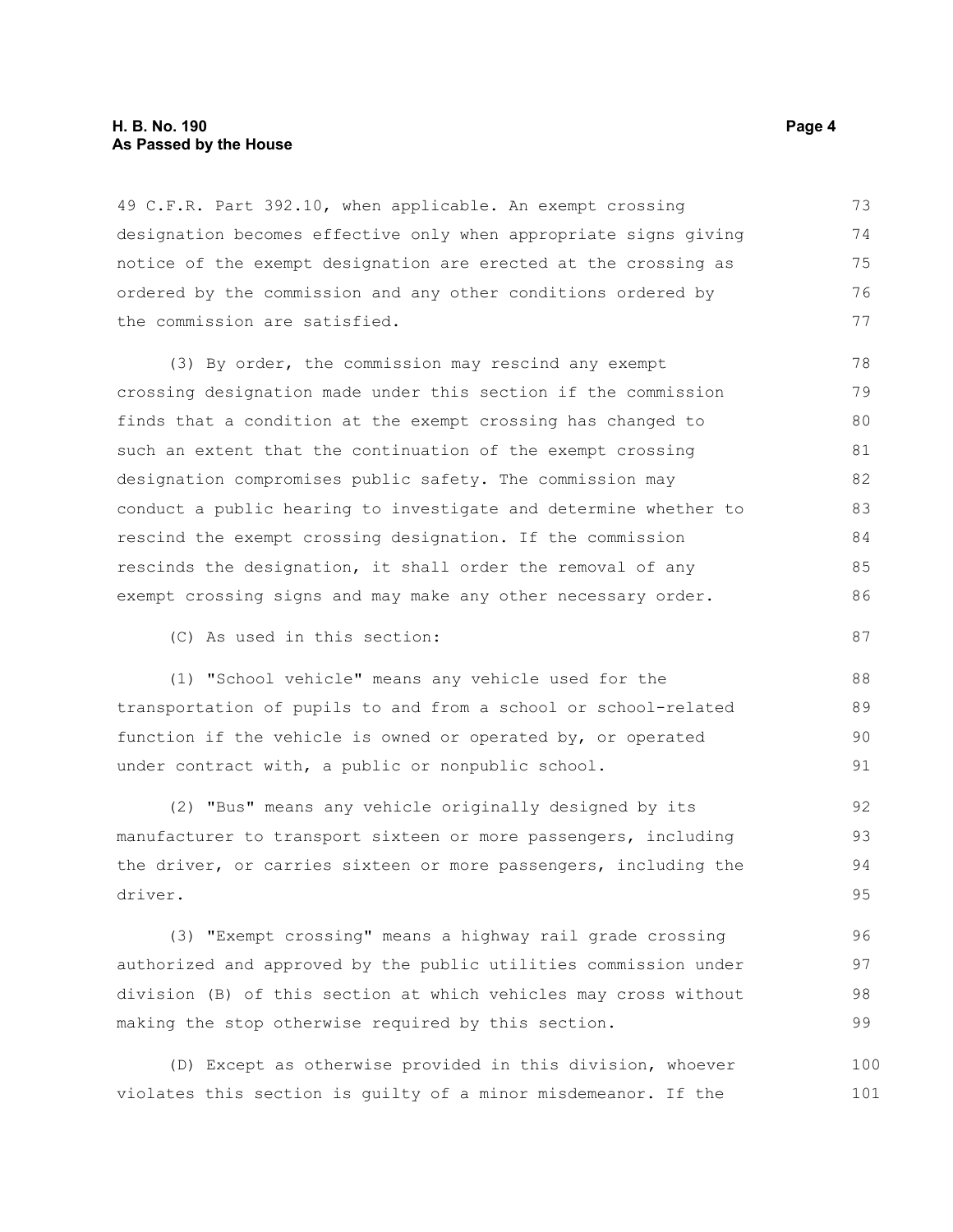#### **H. B. No. 190 Page 5 As Passed by the House**

offender previously has been convicted of or pleaded guilty to one or more violations of this section or section 4511.76, 4511.761, 4511.762, 4511.764, 4511.77, or 4511.79 of the Revised Code or a municipal ordinance that is substantially similar to any of those sections, whoever violates this section is guilty of a misdemeanor of the fourth degree. 102 103 104 105 106 107

**Sec. 4511.64.** (A) No person shall operate or move any crawler-type tractor, steam shovel, derrick, roller, or any equipment or structure having a normal operating speed of six or less miles per hour or a vertical body or load clearance of less than nine inches above the level surface of a roadway, upon or across any tracks at a railroad grade crossing without first complying with divisions (A)(1) and (2) of this section. 108 109 110 111 112 113 114

(1) Before making any such crossing, the person operating or moving any such vehicle or equipment shall first stop the same, and while stopped the person shall listen and look in both directions along such track for any approaching train or other on-track equipment and for signals indicating the approach of a train or other on-track equipment, and shall proceed only upon exercising due care.

(2) No such crossing shall be made when warning is given by automatic signal or crossing gates or a flagperson or otherwise of the immediate approach of a railroad train or car or other on-track equipment. 122 123 124 125

(B) If the normal sustained speed of such vehicle, equipment, or structure is not more than three miles per hour, the person owning, operating, or moving the same shall also give notice of such intended crossing to a station agent or superintendent of the railroad, and a reasonable time shall be given to such railroad to provide proper protection for such 126 127 128 129 130 131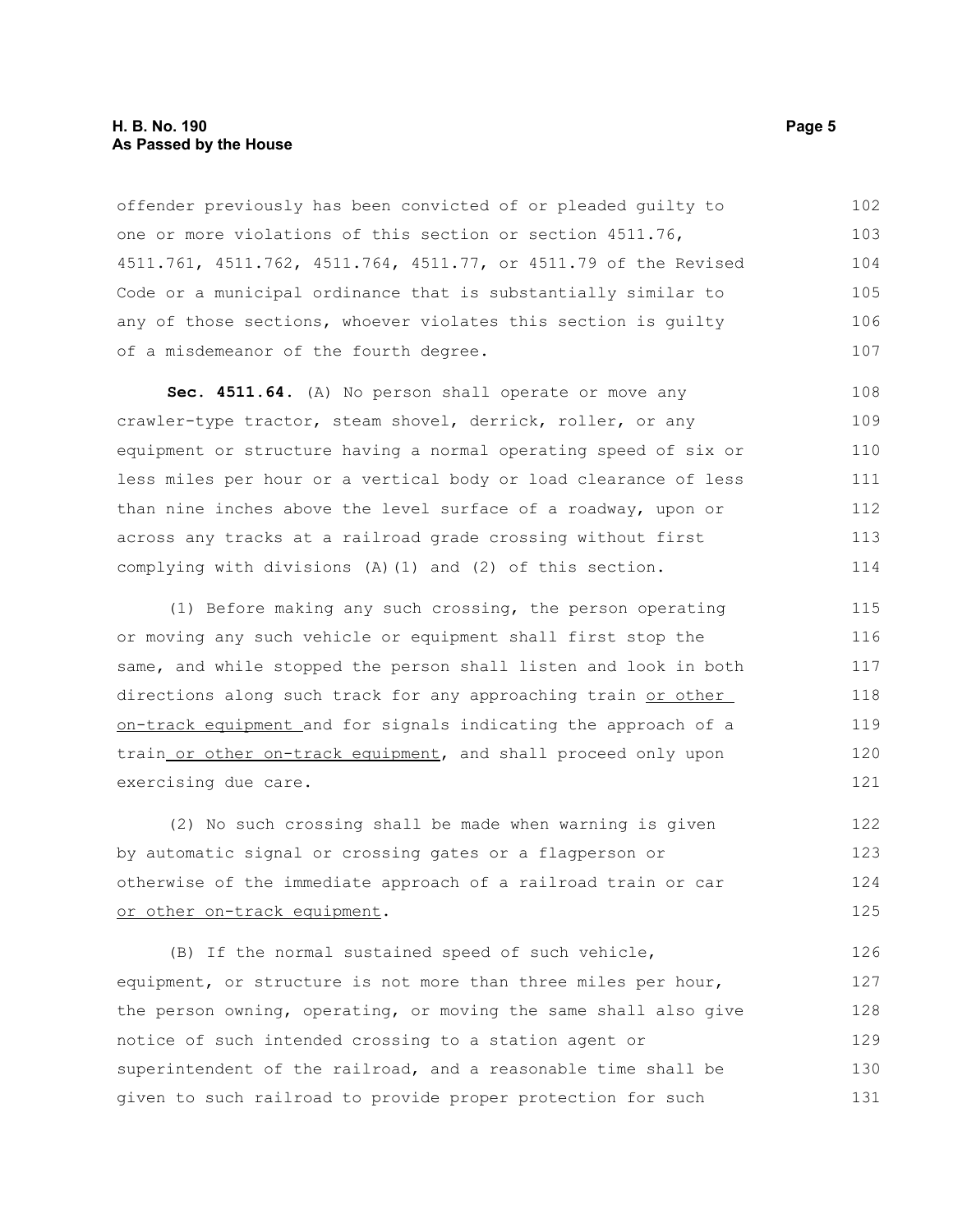#### **H. B. No. 190 Page 6 As Passed by the House**

crossing. Where such vehicles or equipment are being used in constructing or repairing a section of highway lying on both sides of a railroad grade crossing, and in such construction or repair it is necessary to repeatedly move such vehicles or equipment over such crossing, one daily notice specifying when such work will start and stating the hours during which it will be prosecuted is sufficient. 132 133 134 135 136 137 138

(C) Except as otherwise provided in this division, whoever violates this section is guilty of a minor misdemeanor. If, within one year of the offense, the offender previously has been convicted of or pleaded guilty to one predicate motor vehicle or traffic offense, whoever violates this section is guilty of a misdemeanor of the fourth degree. If, within one year of the offense, the offender previously has been convicted of two or more predicate motor vehicle or traffic offenses, whoever violates this section is guilty of a misdemeanor of the third degree. 139 140 141 142 143 144 145 146 147 148

**Sec. 4511.712.** (A) No driver shall enter an intersection or marked crosswalk or drive onto any railroad grade crossing unless there is sufficient space on the other side of the intersection, crosswalk, or grade crossing to accommodate the vehicle, streetcar, or trackless trolley the driver is operating without obstructing the passage of other vehicles, streetcars, trackless trolleys, pedestrians, or railroad trains, or other on-track equipment, notwithstanding any traffic control signal indication to proceed. 149 150 151 152 153 154 155 156 157

(B) Except as otherwise provided in this division, whoever violates this section is guilty of a minor misdemeanor. If, within one year of the offense, the offender previously has been convicted of or pleaded guilty to one predicate motor vehicle or 158 159 160 161